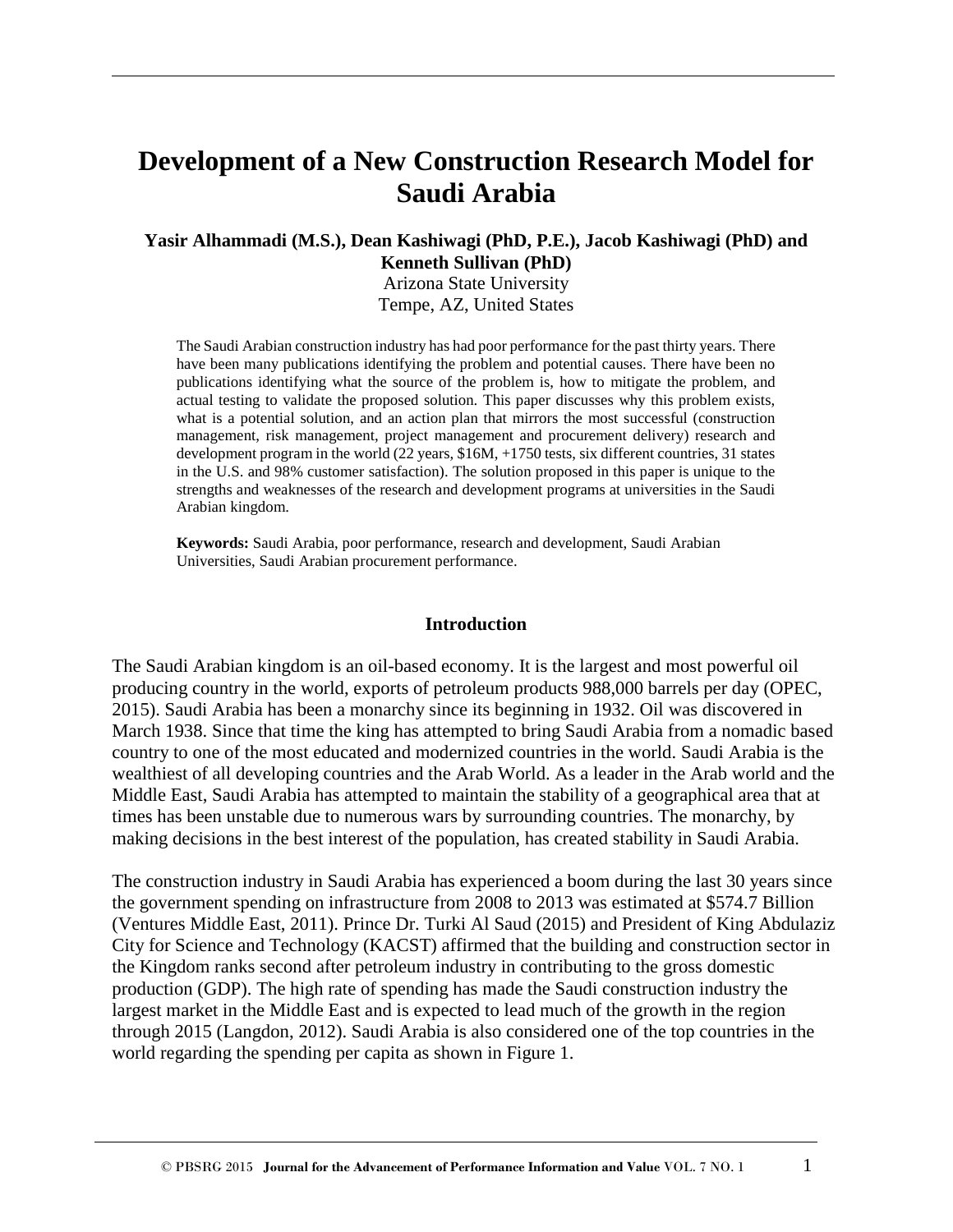

*Figure 1*: Total Construction Spending per capita (\$) by country.

The Saudi Arabian leadership has seen a need to educate its population. There are twenty-four government universities in Saudi Arabia, 16 of them have been created in the last 10 years and at least one major university is in each region of the country. Lecturers from universities have been sent overseas to get their masters and doctorate degrees costing the Ministry of Education about \$154.6 Million every year (Ministry of Higher Education, 2014). This effort is to increase the quality of university education systems and help the population adjust to the changing world around them and the modernization of the Saudi Arabian society. Returning faculties from abroad are instructed to bring back the latest advances in all technical areas.

The Saudi Arabian construction industry has had poor performance in the last 30 years. There have been many publications that have identified and documented problems in the industry:

- In 1983, it was discovered by Zain Al- Abedien that the delays were the norm for 70% of the projects taken up by the Ministry of Housing and Public Works. Six years later, Al-Sultan (1989) reported the same percentage. He reported that 70% of Saudi Arabia's public projects had time-overrun issues.
- Al-Khalil and Al-Ghafly (1999) investigated and found the average schedule delay in public utility projects in Saudi Arabia is 58%.
- Al-Ghafly (1995) surveyed the contractors and the consultants and discovered that the contractors believed that 37% of the projects suffered from delays whereas consultants agreed that 84% of the projects under their supervision suffered from delays. The researcher also reported that the estimated time overrun versus the total original time specified for a project amounted to 39%.
- In 2006, it was discovered in Eastern Province that 70% of projects experienced time overrun and the average time overrun was between 10%-30% (Assaf & Al-Hejji, 2006).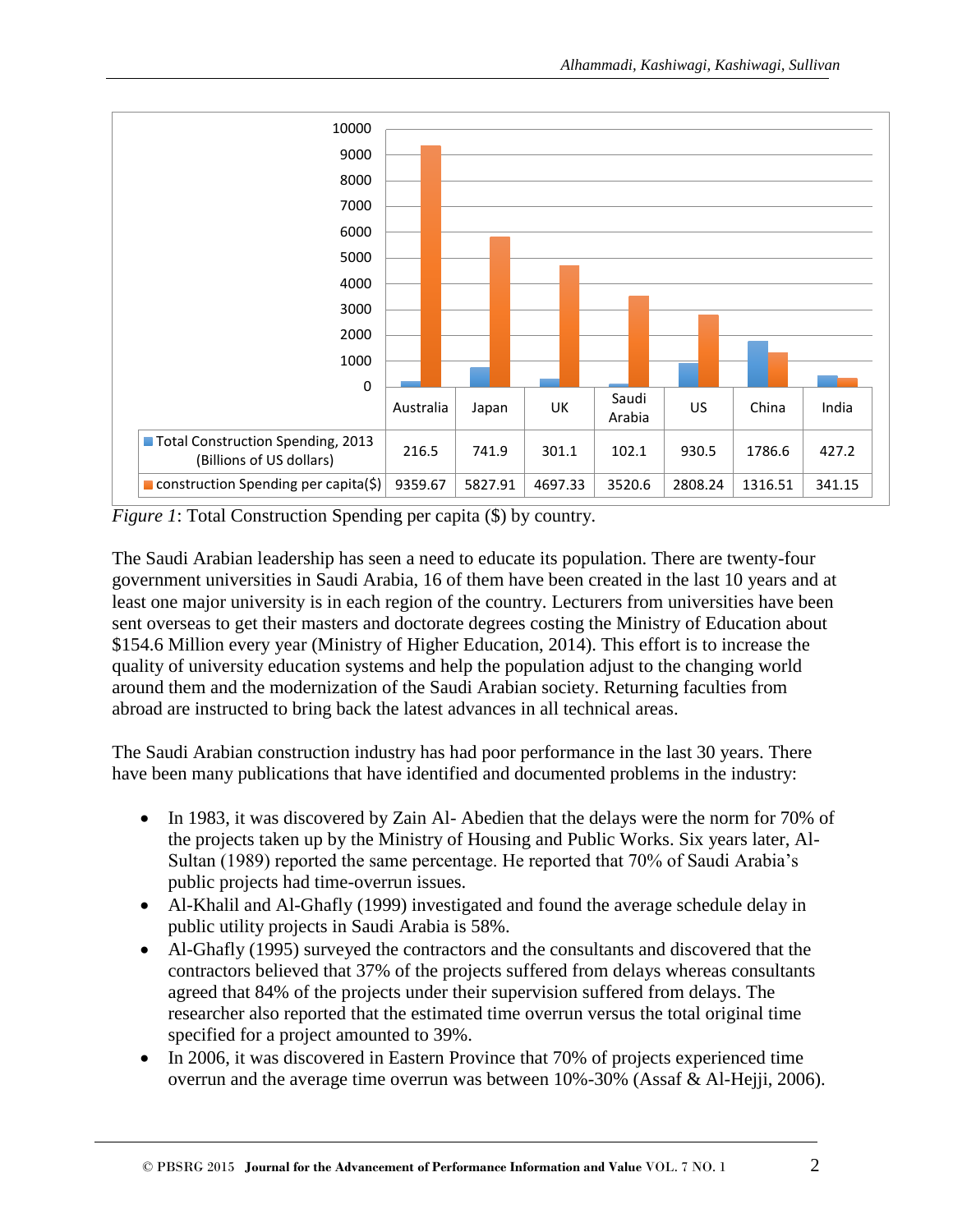After 4 years, a study was conducted by Al Turkey (2011) with the aim of identifying the performance of construction industry. In this study, more than 300 project managers from different sectors and disciplines in construction industry agreed that 80% of the projects were subject to overrun costs, while 97% faced time issues.

# **Problem**

The following problems have been observed in Saudi Arabian education, research, and construction industry:

- 1. The Saudi Arabian construction industry has poor performance.
- 2. There are no solutions that have had an impact on the poor performance.
- 3. Research publications have identified the problems, but have not identified solutions that have resulted in increasing the construction industry performance.
- 4. Construction management faculty at major universities have difficulty in assisting future construction management personnel to change their approach so they can improve the future construction industry performance.
- 5. Construction management faculty desire to add value to the university systems and the construction industry but lack a clear model and approach.

#### **Proposal**

This paper will discuss a new approach to academic construction management research in Saudi Arabia to assist in increasing the performance of the construction industry. This research will identify the most successful approaches in the world that have had an impact on the construction industry and create a model, which can be successful, sustainable, and effective in the Saudi academic research environment. This effort will also cover the education of existing and future construction management personnel. It will also include the potential testing of research and development concepts in the construction industry. One of the requirements of this new approach is a quick turnaround of impact that results in observable improvements in the construction industry performance.

### **Methodology**

The methodology in this research is case based, action research, and utilizes mixed methods (literature search, case study performance results, and survey questionnaires). The methodology will proceed in the following steps:

- 1. Identify a university group that has had success in identifying problems in the construction industry
- 2. Identify if the group works with the industry in performing hypothesis testing
- 3. Identify the success level of the university based group
- 4. Identify the university group's methodology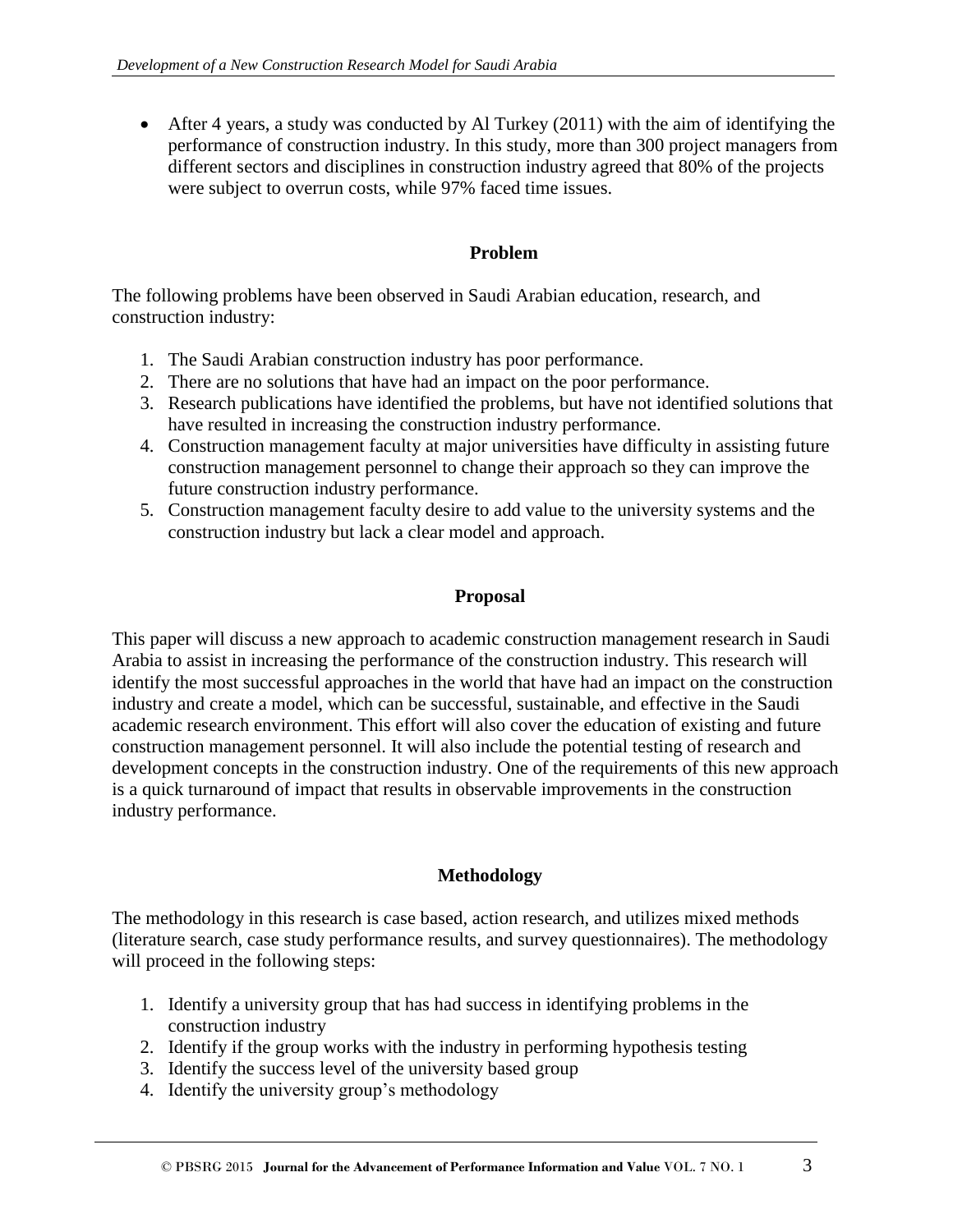5. Create a Saudi Arabian university group/mechanism where the university group can introduce the research and development results through undergraduate and graduate education, form a database of construction performance information, do research tests, quickly publish information that will increase the performance of the construction industry and partner with established and successful research groups which have been successful in increasing industry performance.

#### **The Need for a New Research and Development Approach**

The problem identified in Saudi Arabia where the construction management university based research and development programs have not been able to help improve the construction industry may be a common problem in every country. Academic research has had minimal impact in assisting the construction industry to improve its performance (Kashiwagi et al., 2008; Adeyemi et al., 2009; Egan, 1998; Cahill, 1994; Chan, A., 2004; Cox, 2003.). Research publications of construction industry performance have identified that other countries (developed, developing and underdeveloped) may have similar issues to Saudi Arabia:

- Graham et al (2011) have proven this issue by showing that the construction related researches lack the capability to assist the construction industry. After reviewing 607 research publication from different journals, they found that the researches that are being done on construction industry are not aligned with the needs of the industry. They conclude their study by saying that "A review of literature shows that, historically, research has not played a major role in the advancement of the construction industry."
- In USA, according to NAS, N. (2009) "The U.S. construction industry does not have an industry-wide research agenda that identifies or prioritizes research areas with the most potential for improving its productivity, its competitiveness, or its efficiency."
- In Pakistan, "The construction industry does not have a professional body or organization which may provide information on the prevailing trends and demands of the industry. No research organization in the public or private sector is engaged with ascertaining the present and future needs of the industry. Lack of research and lack of constructive feedback has not let the industry to rise to its full potential. The demands and needs of the industry are then gauged by questionnaires and personal interviews that might be misleading as they are based upon a person's personal experiences and vested interests." (Khalid Huda et al, 2009)
- It has been shown that the most existing delay studies suffer from limitations regarding their contribution to solving the problems that they identify. Similar causes of delay emerge across the studies, but a great share of authors recommends no practical solutions or methods to improve the situation. (Alsehaimi et al, 2013)

In resolving this existing issue, a new or different approach is needed by university based research and development groups. A literature search shows that very few research and development centers have had impact on construction industry performance through repeated testing (Kashiwagi 2009). In 2008, TG61, a group sanctioned by the International Council for Building (CIB), performed a worldwide literature search study detecting construction innovative approaches that used performance metrics to increase performance of projects. The study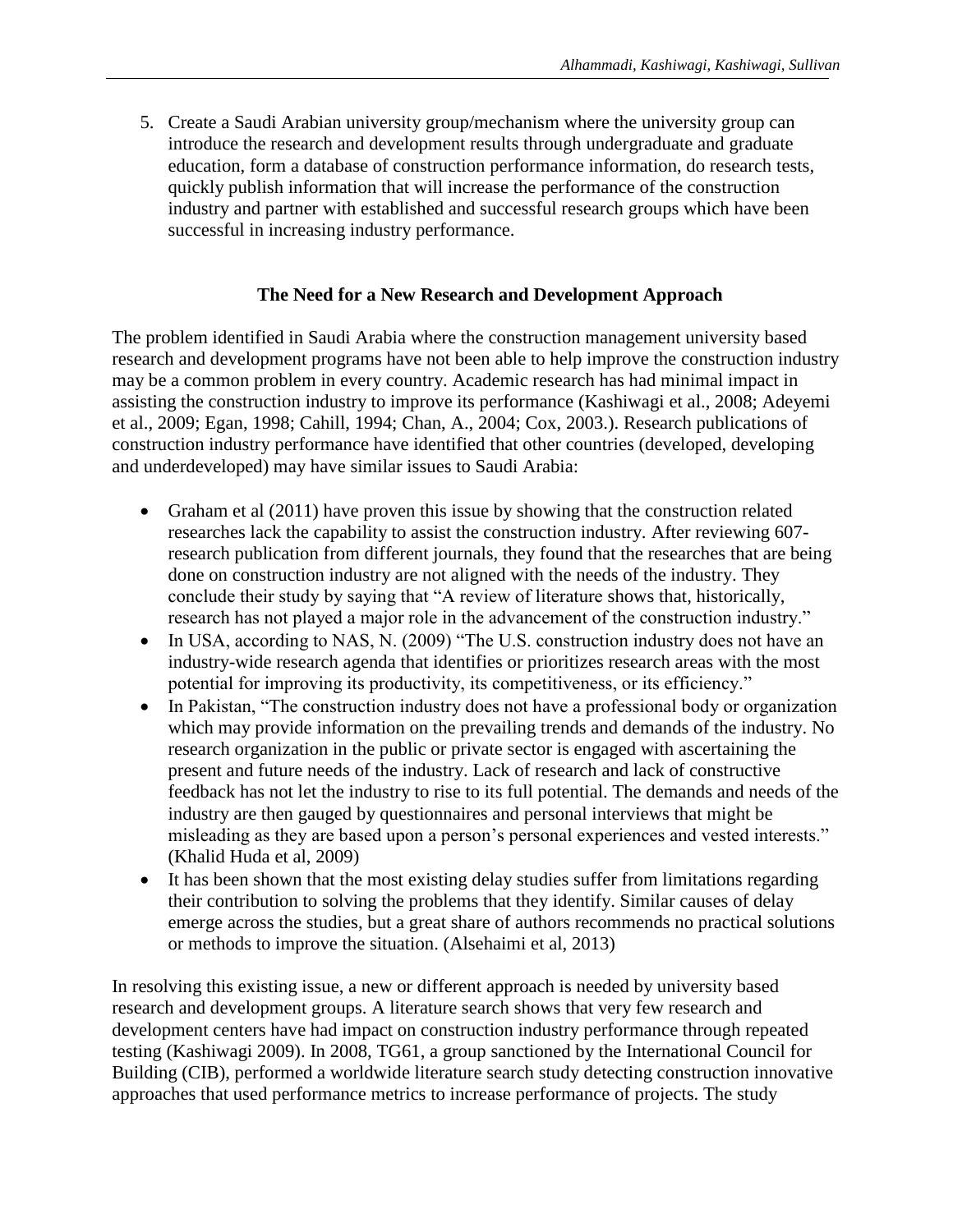reviewed more than 4,500 papers, which were filtered down from 15 million papers. The study concluded that only 16 published papers documented actual performance increase due to hypothesis testing the use of performance information practices. The study found that 75% (12) out of the 16 papers that documented performance practices were projects performed by the Performance Based Studies Research Group (Egbu et al., 2008). This group had sufficient documentations and publications that identified the increase in performance, value and customer satisfaction in the construction industry due to concepts.

The Performance Based Studies Research Group (PBSRG) at Arizona State University proposed that one of the main causes of problems in the construction industry is the existing traditional research approach. Current academic research does not have a structure that can easily introduce change. Thus it depends heavily on literature searches and surveys of the perceptions of industry participants to identify the factors of performance and problems of the construction industry. Action research testing to determine the validity of their perceptions in "real life" industry tests is rarely done. Validation of new concepts would require action research using repeated industry tests. Therefore, the PBSRG have worked with the construction industry to repeatedly test their proposals. The research included (PBSRG, 2015):

- 1,800+ projects tested worth \$6.4 Billion USD using their Best Value (BV) system.
- One of the largest contractor developers in Malaysia (which is operating in a more underdeveloped culture) is using the Best Value PIPS and IMT concepts to optimize their operations.
- 50 different clients (public & private) have participated in the testing.
- 483 Presentations, 8,600 Attendees in the U.S., Asia/Australia, Europe, and Africa.
- 175 refereed conference and journal papers on the development of IMT, PIPS/PIRMS, and research tests.
- Performed research testing in 31 states in US and 6 different countries.

PBSRG has helped the industry to overcome its problems in many countries including the United States, Canada, and Netherlands. Following are some of the documented performance metrics for this research group:

- 1. 98% of clients were satisfied and there was no vendor-caused cost deviation. PBSRG, 2010; Kashiwagi, 2009)
- 2. Vendors increased their profits up to 100% without increasing costs to the client (PBSRG, 2010; Kashiwagi, 2009).
- 3. A total number of 20 projects (\$100M USD) have been performed at the State of Oklahoma in the United States using the BV model. The total savings from these projects has been \$29M USD.
- 4. Arizona State University adopted the change in paradigm with the Best Value environment for its dining services and bookstore management. It has saved them \$100M USD since adopting Best Value (PBSRG, 2012).
- 5. The results from projects in the Netherlands showed their delivery time was accelerated by 25%. Time and cost spent on transactions were reduced by 50-60% for both vendors and clients (Kashiwagi et al., 2012).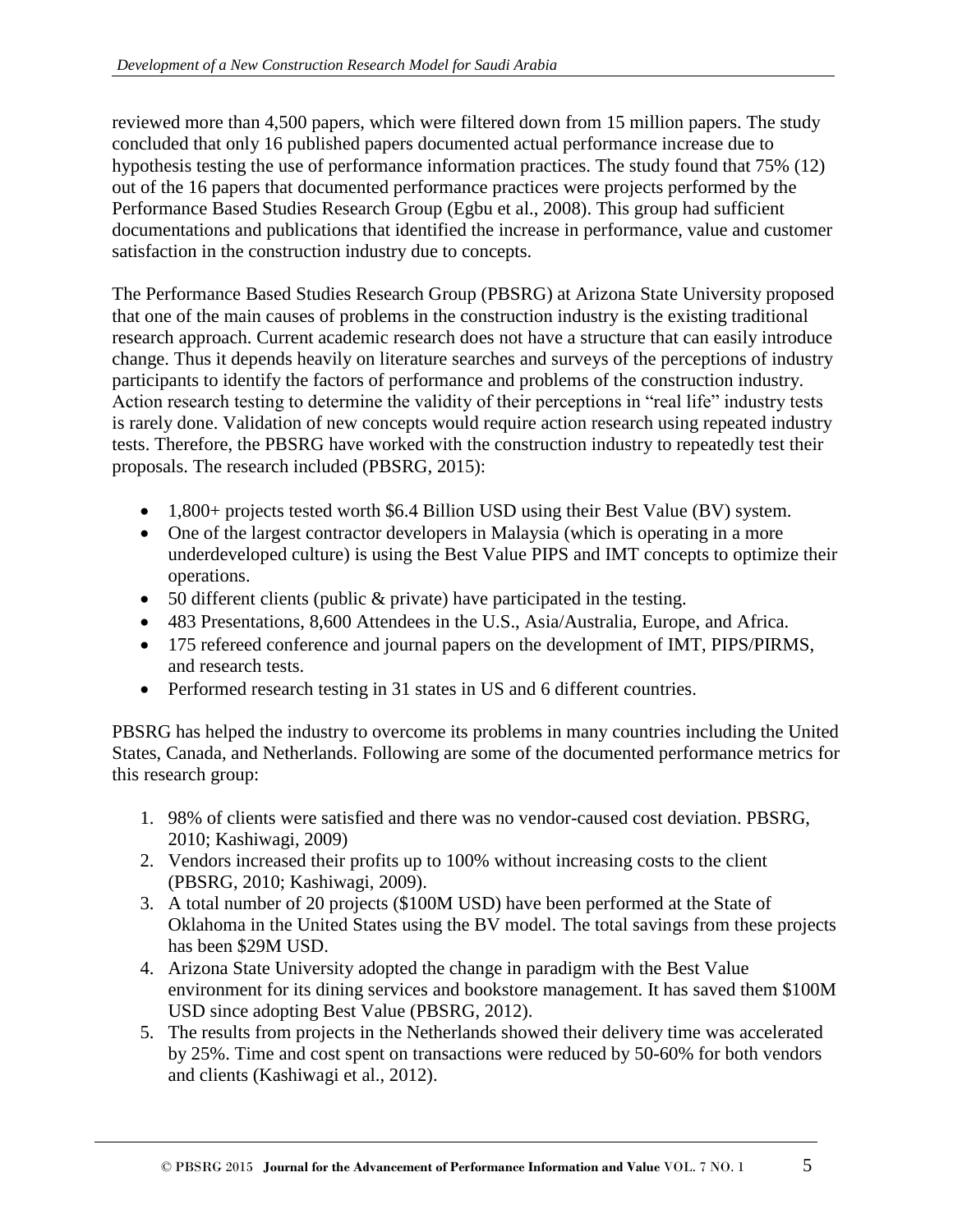- 6. The formation of the W117 Performance Measurement in Construction working commission of the International Council for Research and Innovations in Building and Construction (CIB) working commission.
- 7. The formation of the CIB Journal for the Advancement of Performance Information and Value to proliferate the use of deductive logic and the use of performance information.
- 8. The results of PIPS/PIRMS testing has won the Construction Owners of America Association (COAA) Gold Award, the 2005 CoreNet H. Bruce Russell Global Innovators of the Year Award, the 2001 Tech Pono Award for Innovation in the State of Hawaii, along with numerous other awards.
- 9. In total, nine projects (\$209 million USD) have been performed at the University of Alberta resulting in savings worth \$12M USD.

PBSRG has been developing a new research and development model that has a mechanism to convince the industry to support the research. This model integrates academic research concepts into the construction industry practices to increase performance.

# **Characteristics of PBSRG Research and Development Model**

The Performance Based Studies Research Group originator did not use the traditional literature search approach to identify the problems in the construction industry. He used personal observation to identify that a problem existed due to conflicting interests between two supply chain participants (a client and expert vendors) on a specific issue dealing with the performance of a roofing system (Kashiwagi, 1983).

The collection of performance information was used to identify which supply chain participant was accurate in their claim. The collection of performance information on the performance of the sprayed in place polyurethane foam system (SPF) identified that the client (United States Air Force (USAF)) was inaccurate and the expert vendors were accurate in their claim that the SPF roof system was a performing roof system. This conclusion was coupled with the researcher's creation of the Construction Industry Structure (CIS) model, which was created using the deductive logic of the performance information results. The deductive logic stated that when a non-expert minimizes risk using management, direction, and control, it results in low performance. When an owner utilizes expertise to minimize risk, it results in high performance.

This action research approach did not use the traditional research approach of literature search to identify the current state of the industry or the industry's perception of the problem. Neither did it seek to gain concurrence of the construction industry of the problem solution through a survey of industry experts or participants. It assumed that the problem existed because the industry participants did not understand what was transpiring (did not have the performance information and did not understand that the client or non-expert should not direct the expert vendors) and that through dominant performance information, the action research result showed the reality of the situation and the performance level (SPF roofing system was a performing system).

The researcher then attempted to identify how valuable the expert vendor's services were through a transparent system that compared different solutions' performance information. The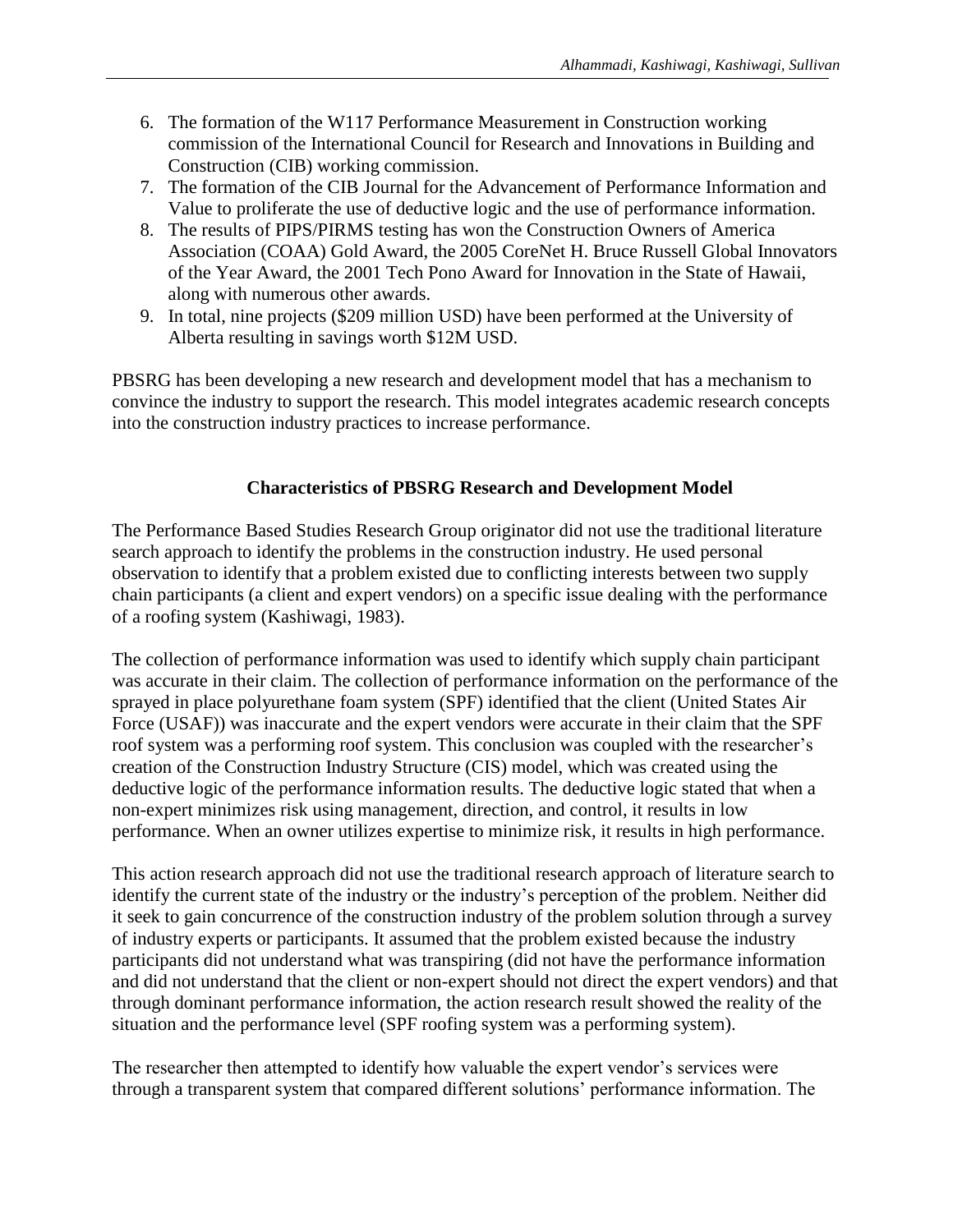researcher used the multi-criteria decision making model, the Displaced Ideal Model (DIM) to determine the value and level of expertise of all competitors. The action research testing then identified which vendor was the Best Value (best value for the lowest cost). This test set the precedence for the PBSRG research approach (minimize bias/personal opinion, use performance information, minimized decision-making and observation of the solution).

Due to the approach of the research, PBSRG was faced with an immediate problem. The research results did not gain the immediate support of the industry or academic research due to a lack of validation by other researcher work in the industry. Traditional researchers became critical of the action research results (Kashiwagi, 2006; Kashiwagi, 2014; Rivera, 2014). PBSRG identified that to be successful in getting their results recognized and utilized by the industry, a new approach would have to be used. PBSRG would have to simultaneously and continuously conduct:

- 1. Theoretical development research.
- 2. Prototype testing.
- 3. Implementation testing.
- 4. Keep performance metrics on the action research results.
- 5. Find a source of publication that would get around the resistance from traditional researchers.

PBSRG assumed that their success would result from a preponderance of test results, continual action research testing, and the optimization of construction industry practices and publication in the industry. This approach is identified by this research as a different approach from the traditional validation by peer review. Another approach of PBSRG research was to make things simple. The objective was to show that the construction industry problem was not delivering on time, minimal project cost deviation and with customer satisfaction. PBSRG results showed:

- Dominant test results, 1800+ test with 98% customer satisfaction and minimal vendor caused time and cost deviation.
- Clients were the source of the majority of project cost and time deviations.
- Simple deductive logic called Information Measurement Theory that explained the action research test results.
- A compilation of publications that supported the action research test results.
- Integration of industry and academic research by using industry tests for all action tests.

PBSRG's approach to research required a new business model. Repeated action research tests, continual improvement of successful concepts, and the development of dominant and simple logic required a new funding model. PBSRG did not compete for government grants (Rivera, 2013; Kashiwagi, 2013; PBSRG, 2015). All research grants were sole sourced from construction industry clients who understood the new paradigm and who requested to run tests utilizing the PBSRG concepts through action research. PBSRG did not do any research outside of its area of expertise. Construction industry partners gravitated to the research due to the following dominant results (Kashiwagi, 2015):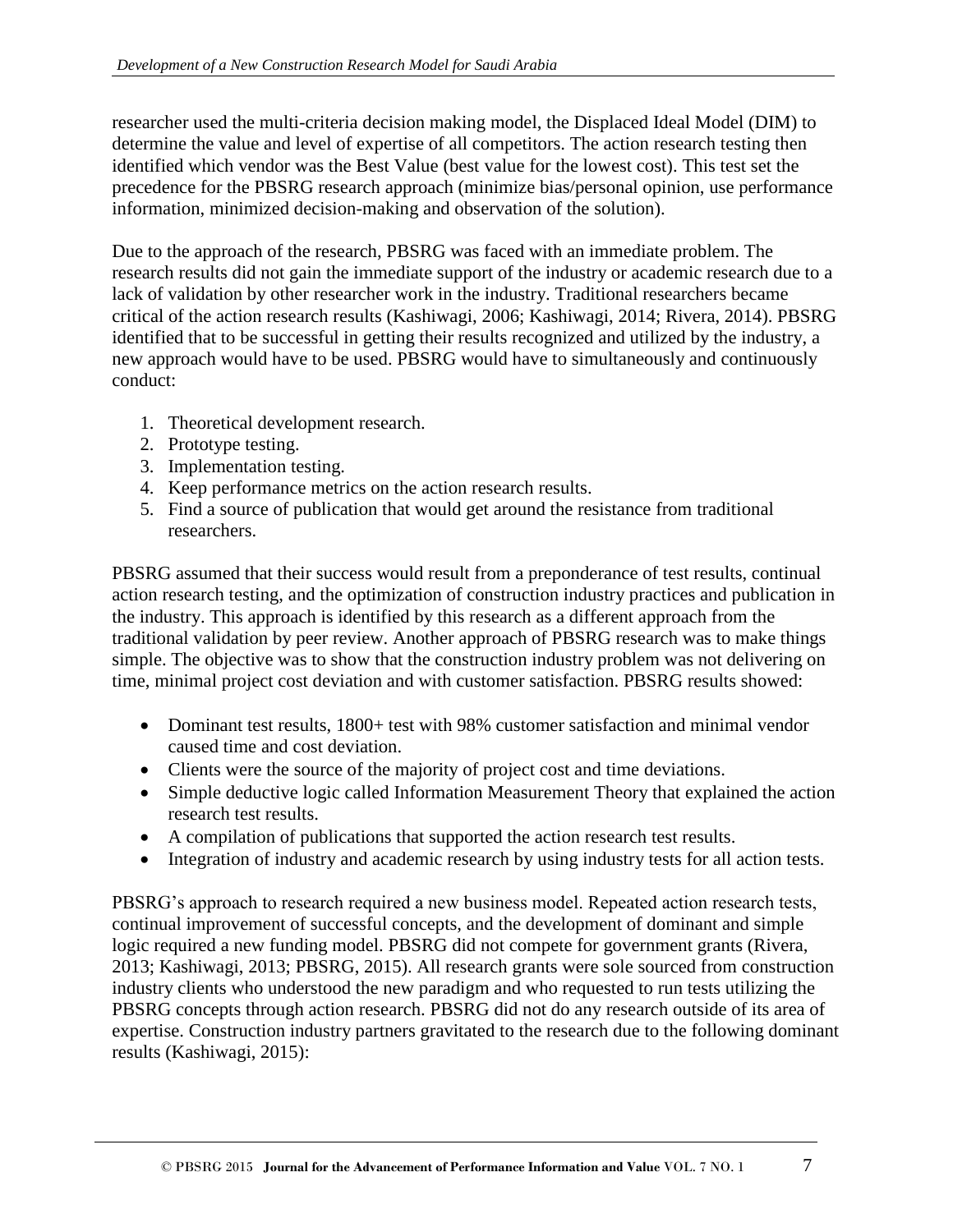- 1. The reduction of project cost from 5 to 50%.
- 2. The reduction in procurement duration and transactions by all parties by 50%.
- 3. The increase in expert vendor profit.
- 4. Expert vendor project time and deviation cost of less than 1%.
- 5. The minimization of client management and direction by 90%.

PBSRG also required a source of publication for the research results. In 2010, the CIB awarded PBSRG with a working commission, W117 Performance Measurement in Construction. Along with the working group, W117 was awarded the Journal of the Advancement of Performance Information and Value. PBSRG's ability to integrate the theoretical development, the prototype testing and the implementation of the Best Value technology increased the impact and speed of action research testing and publication to the industry. PBSRG (the only construction management research group) also went beyond the borders of the construction industry, to run action research in all industries (personal services, professional services, engineering and architecture, information, communication and technology (ICT) and medical services and equipment).



*Figure 2*: *PBSRG Research Model*

As it is shown in Figure 2, this approach ensured rapid impact and continual conceptual development in the delivery of services in the construction industry. Theoretical development immediately impacts the implementation of the technology. The validation of the developed concepts would not be by academic research peer review in journal publications, but by action research test results and sustainability of the research effort. If the research efforts do not lead to industry implementation, the action research objective of improving the industry performance is not validated. The research sustainability results include (PBSRG, 2015):

1. Longest running construction management (CM) research group: 23 years.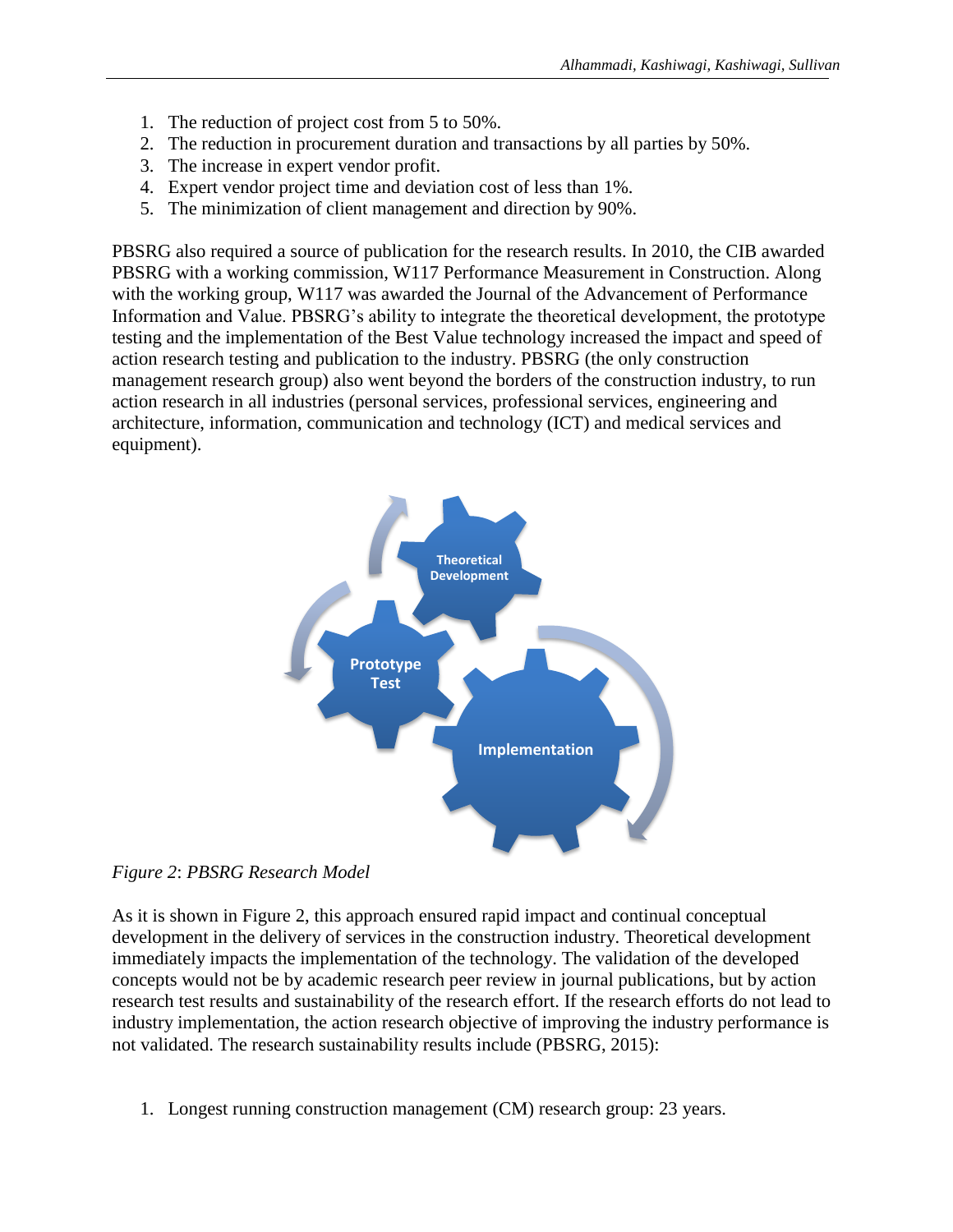- 2. Highest funded CM research group studying the optimization of delivered performance: \$16M.
- 3. Most research tests: 1,800 delivering \$6.4B of services.
- 4. Most countries running tests: 6.
- 5. Most states with research tests: 31.
- 6. Other dominant results: changed the delivery of services in the Netherlands in five years, changed the delivery system in the largest university (Arizona State University with 85,000 students) in the U.S.
- 7. Most licensed technology developed at Arizona State University with 44 licenses.
- 8. Research publications: 384.

# *Theoretical Development (IMT, BV PIPS/PIRMS)*

The theoretical development of the BV technology took a totally different approach than any research effort. The following assumptions are made:

- 1. Logic must start from a foundation of natural laws and not industry technical knowledge.
- 2. The logic must be non-technical in nature.
- 3. No concepts for solutions will be taken from industry participants or experts. The assumption was that the problem of the performance of the delivery of services has been poor for so long, the industry's traditional approaches were not optimal and even flawed.
- 4. The solution must be simple (non-complex). The assumption of the researchers is that complexity is created by non-experts, and can never lead to improvement of the industry performance.

The PBSRG action research result requirement was simplicity, clearly identifying where industry participants were not following the developed processes. The theoretical result of the PBSRG research was the Information Measurement Theory (IMT), the Kashiwagi Solution Model (KSM), the Construction Industry Structure (CIS), the Performance Based Procurement System (PIPS) and the Performance Information Risk Management System (PIRMS). The IMT consists of the following concepts (see Figure 3):

- All natural laws that explain the change from one state to another, exist at all times.
- All event start from unique initial conditions and unique end with unique final conditions.
- These unique initial and final conditions are always related.
- All events have only one outcome.
- Randomness does not exist.
- The expert understands the initial conditions, predicts the final conditions, and monitors the performance from the beginning to the end.
- The expert minimizes their scope and utilizes transparency to minimize risk that they do not control.
- The expert does quality control and risk management, and the owner/buyer does quality assurance (ensures that the expert contractor is doing their quality control and risk management).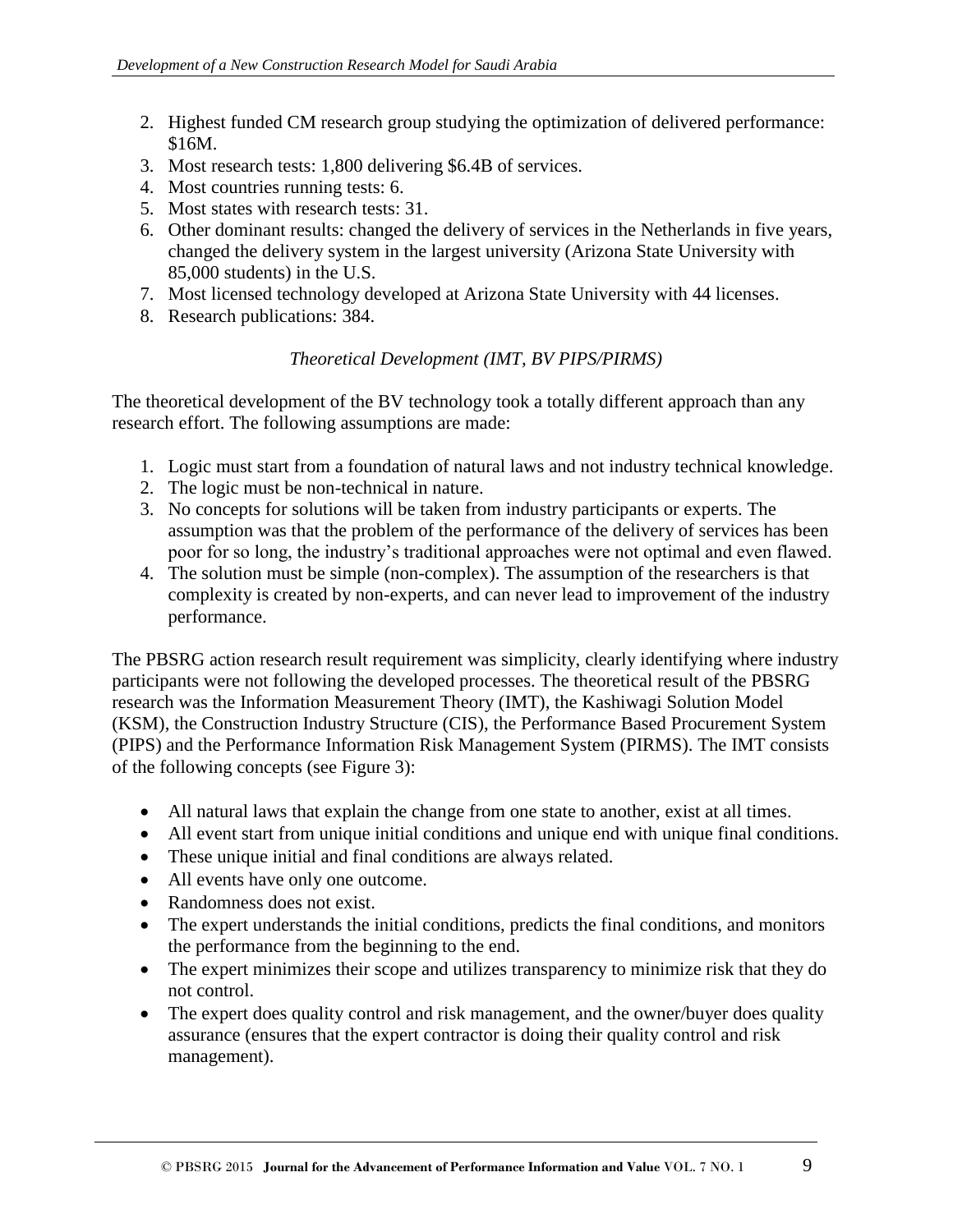

*Figure 3*: Event Chart (Kashiwagi, 2015)

By applying the IMT concepts in action research, the following became obvious:

- Expertise can be utilized to lower project cost and increase project quality.
- When the buyers manage and direct the expert vendor, the expertise of the vendor will not be utilized, the value of the expertise will decrease and the cost will increase.
- When the expectation of a buyer is created, and expertise is not utilized, the project risk is increased.
- Project risk is the difference between expectation and reality that is set by the initial conditions.
- A transparent environment assists expert and not expert vendors perform.
- Transparency minimizes decision making and confusion.

The theoretical development of IMT led to the development of the Construction Industry Structure (CIS). The CIS is a visual of the construction industry and identifies that poor performance is created by the use of direction and control by non-experts.

| Minimized competition<br>Long term<br>Relationship based<br>Vendor selected based on | Buyer selects based on price and<br>performance<br>Vendor uses schedule, risk<br>management, and quality control<br>to track deviations                |
|--------------------------------------------------------------------------------------|--------------------------------------------------------------------------------------------------------------------------------------------------------|
| performance                                                                          | Buyer practices quality assurance<br><b>Utilize Expertise</b>                                                                                          |
| <b>IV. Unstable Market</b>                                                           | I. Price Based<br>Wrong person talking<br>Management, direction and<br>control<br>No transparency<br><b>Manage, Direct and</b><br><b>Control [MDC]</b> |

*Figure 4*: Construction Industry Structure (Kashiwagi, 2014).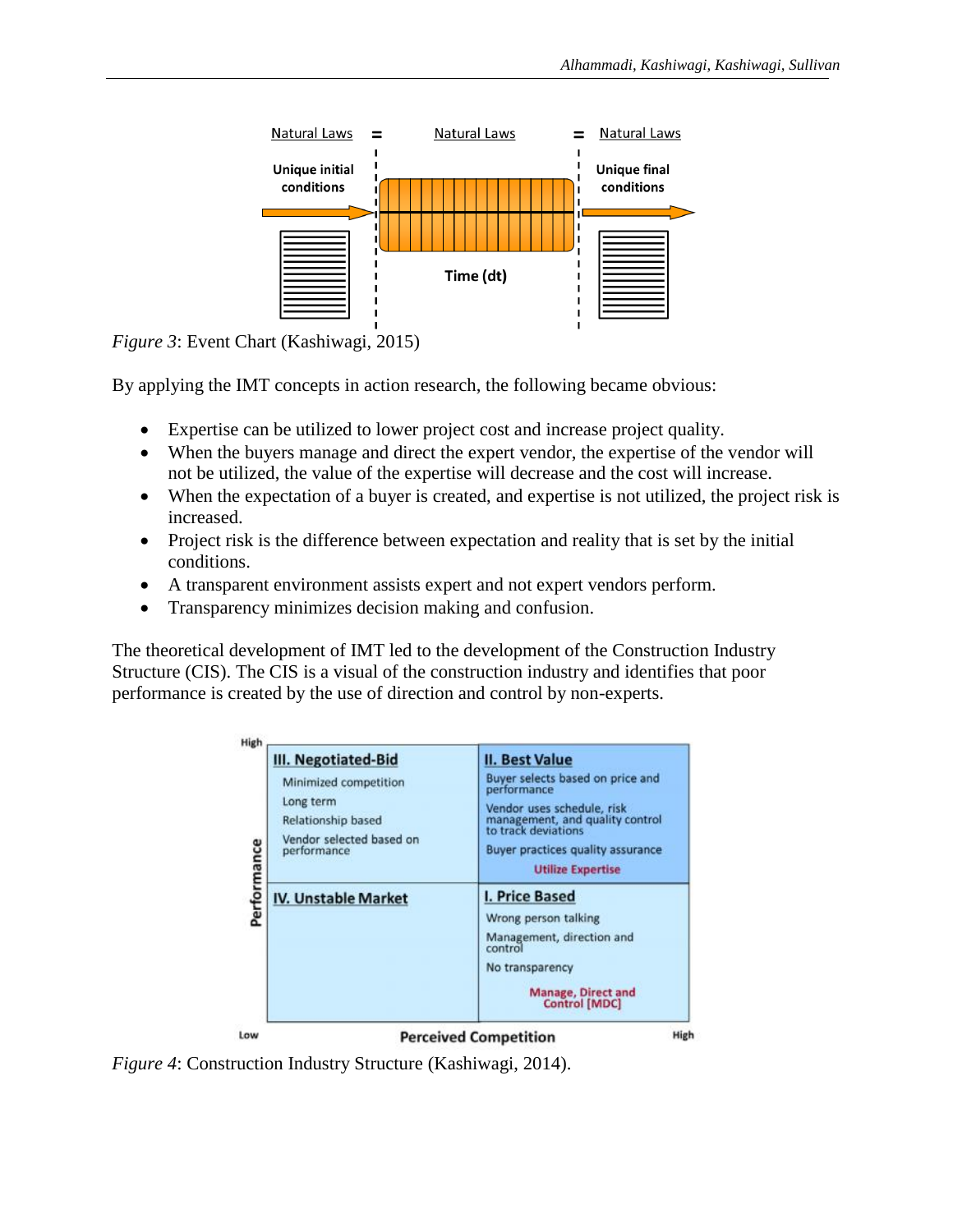The understanding of IMT and the CIS led to the Best Value Approach and technology (Figure 5 and 6). Various clients prototype tested the Performance Information Procurement System (PIPS) and then over a longer period of time a couple of clients attempted to implement the system into their organization. Figure 5 shows the three phases of the PIPS and Figure 6 shows the submittals and the process in more detail. The simultaneous development of the theoretical development, prototype tests and the implementation of Best Value into the buyer's structure has made the PBSRG research of great value to those who are seeking to improve their construction performance.



*Figure 5:* Performance Information Procurement System (Kashiwagi, 2015)



*Figure 6:* PIPS Filters (Kashiwagi, 2015)

# **Potential Solution for Saudi Construction Industry**

The construction industry structure (CIS) provides an insight into the present structure of the Saudi Arabian construction industry. The following characteristics of the Saudi construction industry propose that it occupies the price-based environment:

- Change orders, time extensions, cost overrun, and stakeholder's dissatisfaction.
- No accountability for deviations (blaming environment).
- More detailed specifications given to the contractors in bidding stage.
- Need for decision-making. This practice is not efficient and causes risks.
- Award to the lowest price using minimum specifications.
- Lack of contractor preplanning before contract award.
- Lack of local skilled contractor base in critical subcontractor areas.

PBSRG has identified the similar problems in the construction industries in Finland, the Netherland, Botswana, Canada, and United States and Malaysia. Tests conducted by PBSRG have minimized project cost and time deviations, increased customer satisfaction, increased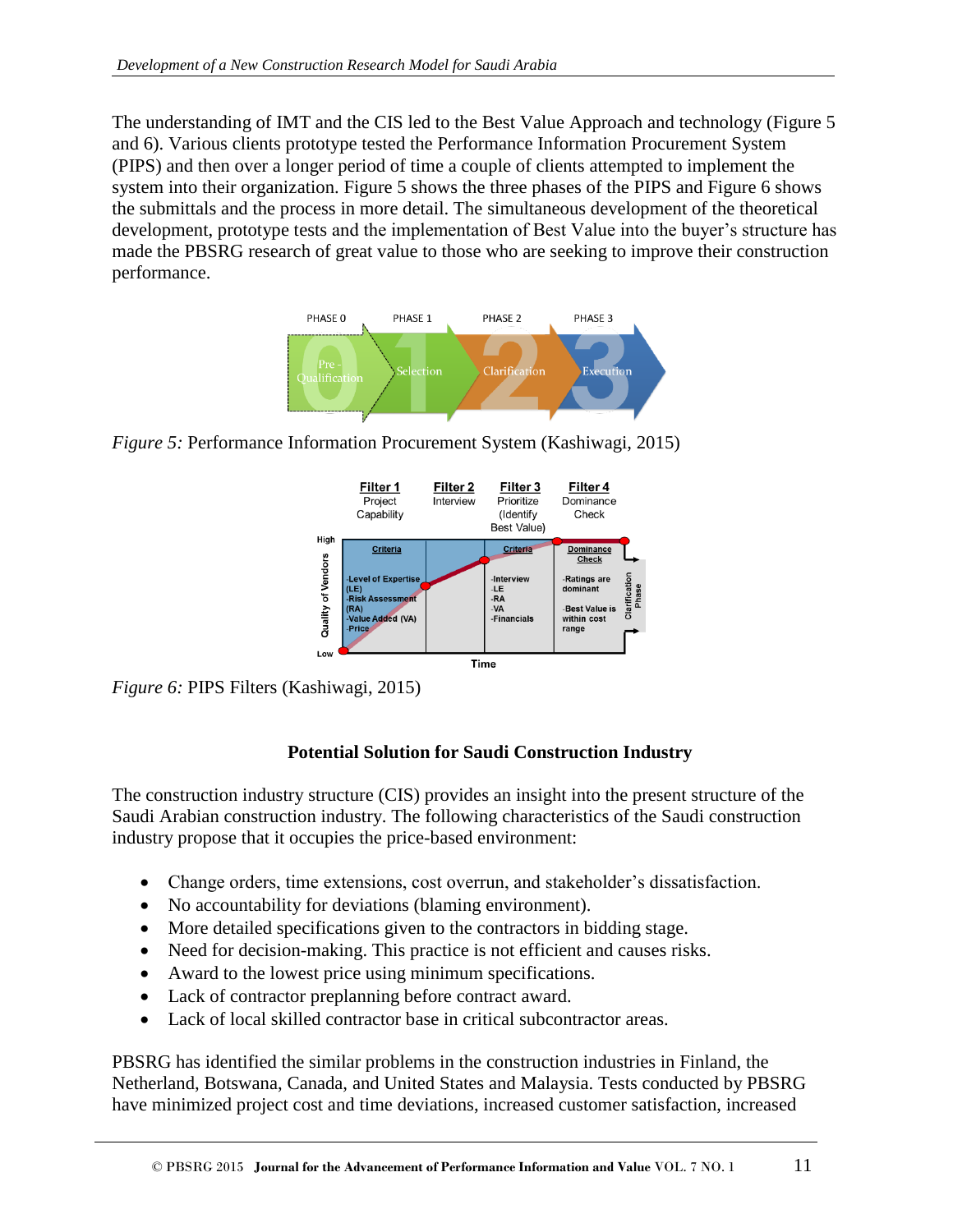vendor's profits and minimized project costs. Therefore, the authors wanted to create a group of researchers and setup an implementation plan in order to proliferate the "Best Value" Technology into Saudi Arabia construction industry.

# *Implementation Plan*

The authors set up a plan for implementing the successful PBSRG research model and the Best Value in Saudi Arabia to have impact on Saudi construction industry. The plan will contain the following objectives:

- 1. Design a Saudi Arabian academic research program called Saudi research group (PBSRG-SRG) under PBSRG mentoring.
- 2. Learn the expertise of PBSRG in conducting the Best Value research.
- 3. Learn the theoretical development concept of PBSRG model and its implication.
- 4. Learn the PBSRG research approach that have improved the construction industry practice and improved its performance.
- 5. Obtain Master of Science (MS) degrees and Doctorate (PhD) degrees, writing theses and dissertations in the Best Value (BV) research program. Those students will learn the PBSRG approach and conduct research with the aim of implementing the BV research and development in Saudi Arabia.
- 6. Educate the Saudi academic research units and government agencies by giving them presentations and invite them to visit PBSRG at ASU.
- 7. Create a database of construction industry performance for worldwide construction industry including Saudi Arabia.
- 8. Run tests in Saudi Arabia with visionary government owners and vendors.

One of the authors from PBSRG spent two years with the Royal Saudi Air Force (1987-1988). He realized that the challenges in doing research and development in Saudi Arabia with the country being rapidly transformed from a nomadic culture and thinking to a proactive, modern day society. The key to assisting the Saudi research and development effort was to partner or joint venture with the Saudi universities, and slowly change the research model. It is important to realize that PBSRG is not a traditional research and development group.

# **Saudi Research Group (SRG)**

Under the mentorship of PBSRG, a Saudi Research Group (SRG) has been formed. SRG members have been mentored and educated. SRG members have successfully presented the PBSRG efforts to both academic organizations and the construction industry in Saudi Arabia and have gained interests in bringing the PBSRG Best Value technology to Saudi Arabia. The following list includes a brief summary of their accomplishments to date:

- The group started in 2013 with the first PhD student.
- They have obtained 6 scholarships from different Saudi universities and government agencies since 2014.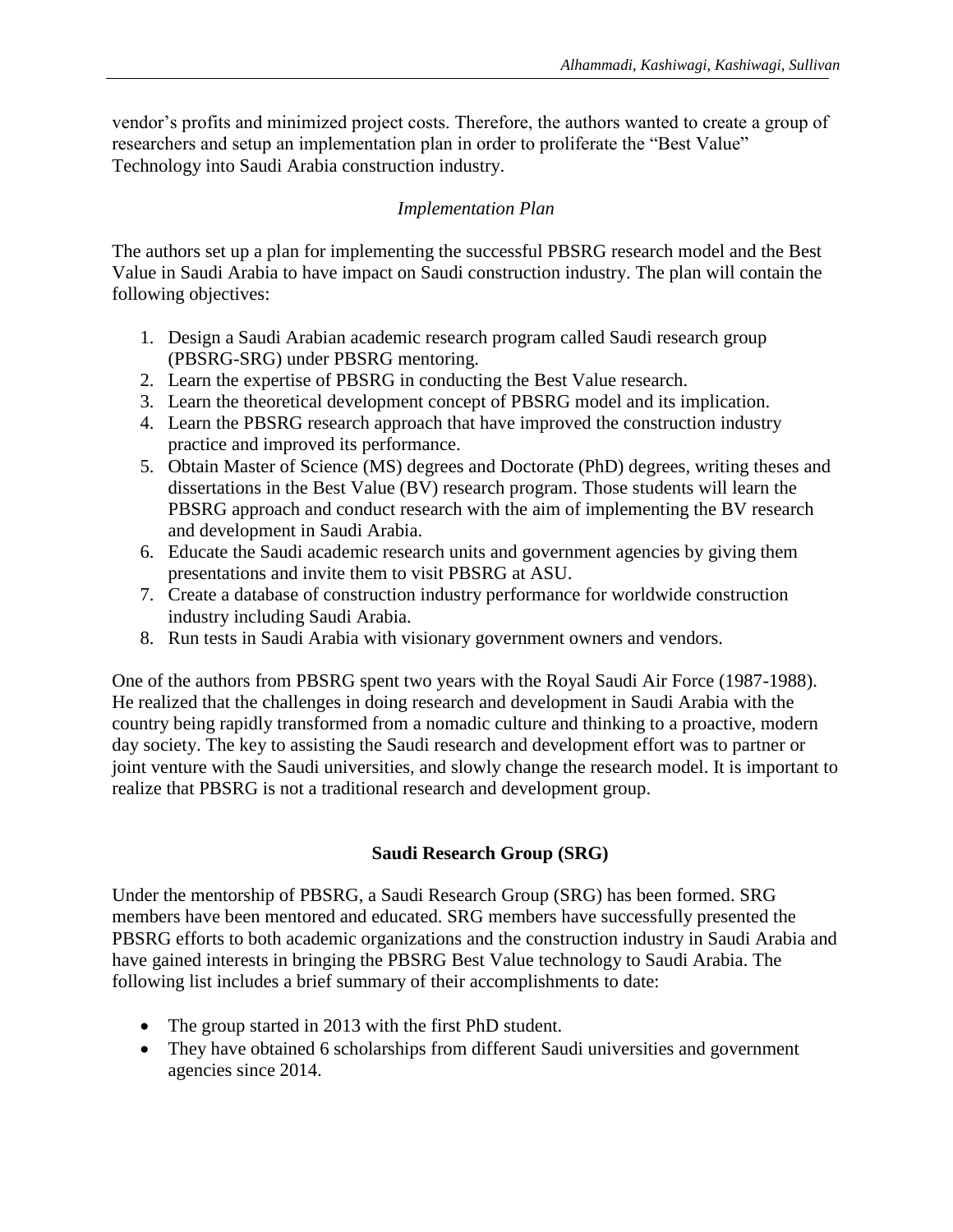- SRG has developed a database of 300 references on worldwide construction industry performance. Reconfirmed that PBSRG is the only research group in the world performing repeated action research tests.
- Mentored weekly by BV PIPS experts in the research approach, the theoretical logic and research testing.
- Learning from other PBSRG research groups such as Dutch Best Value participants and the Leadership Society of Arizona.
- Identified a potential test of applying innovative concepts with a client in Saudi Arabian construction industry and will start in the fall of 2015.
- Through tuition funding from the Saudi universities, the SRG has brought \$160K to Arizona State University.

# **Conclusion**

The Saudi Arabian construction industry has suffered from non-performance and inefficiencies for the past 30 years. Saudi Arabian research efforts to improve the poor performance have not been successful. The Saudi lecturers have organized the Saudi Research Group (SRG) to identify a potential solution to the poor performance.

The SRG did a literature search to identify successful research efforts that have integrated the academic research efforts and industry experts and improved the industry performance. The literature search identified the Performance Based Research Group (PBSRG) as the only effective research group to do theoretical development and repeated action research to do prototype testing and implementation of the Best Value technology. The SRG have set as an objective to modify the PBSRG research operational model, partner with the PBSRG, and set up a Saudi Arabian PBSRG in the Saudi university environment. Currently, the SRG is being mentored by PBSRG, and is planning to partner with PBSRG, run tests and do theoretical development, then break away from PBSRG and become a Saudi branch of PBSRG.

### **References**

Adeyemi, A. and Kashiwagi, J. and Kashiwagi, D. and Sullivan, K. (2009) New Procurement Approach in Graduate Education. Manuscript submitted for publication. Association of Schools of Construction of Southern Africa. Livingstone: Zambia.

Al-Abidien, Z. HM (1983) About the effect of delay penalty on the construction of projects and modification proposal.

Al-Ghafly, M. A. (1995) Delay in the Construction of Public Utility Projects in Saudi Arabia.

Al-Khalil, M. and Al-Ghafly, M. (1999) Important causes of delay in public utility projects in Saudi Arabia. Construction Management and Economics. 17 (5), pp. 647- 655.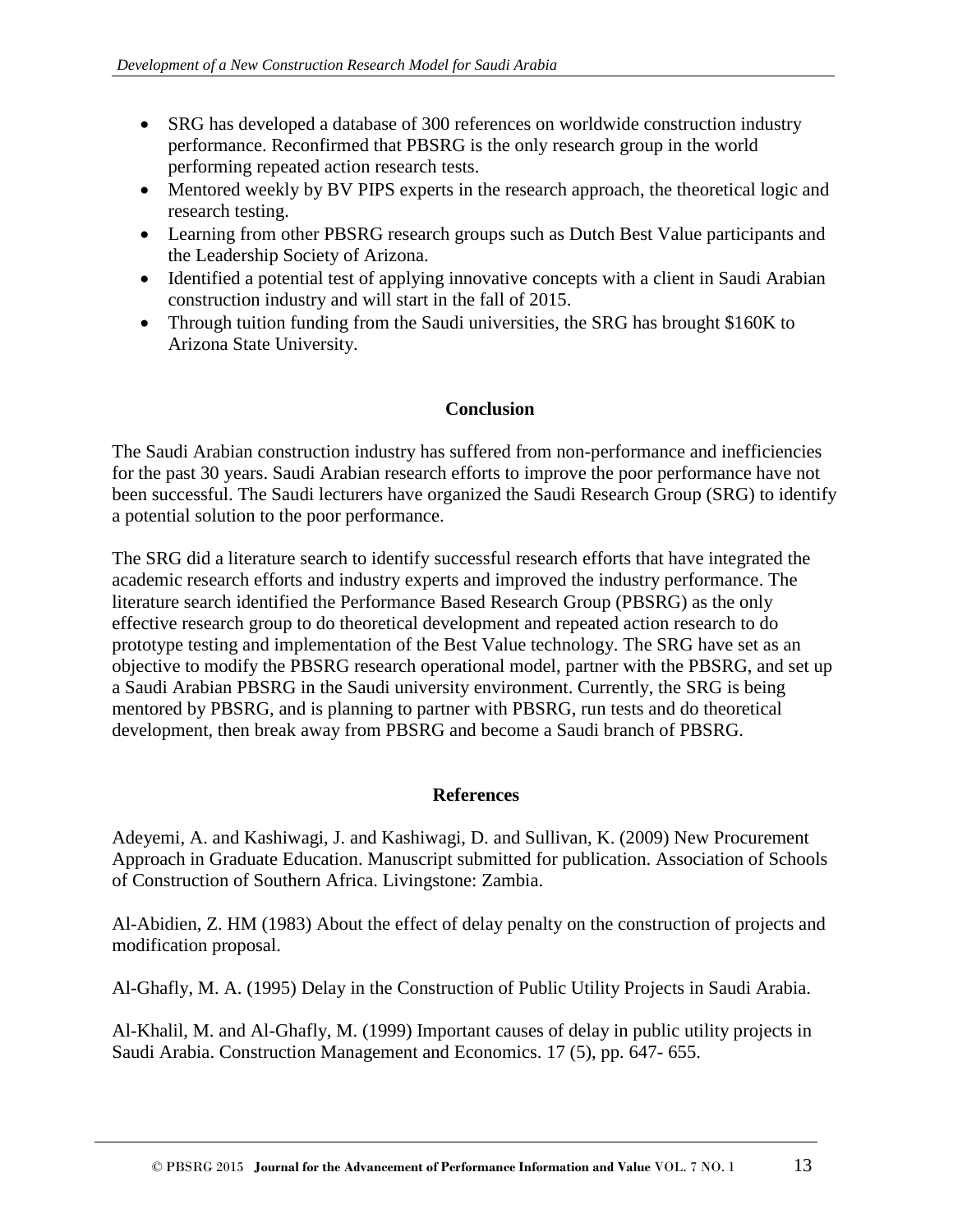Al-Sehaimi, A., Koskela, L., & Tzortzopoulos, P. (2012) Need for alternative research approaches in construction management: Case of delay studies. Journal of Management in Engineering, 29(4), 407-413.

Al-Sultan, A. S. (1989). Determination of construction contract duration for public projects in Saudi Arabia.

Al Turkey (2011) The reality of projects in terms of organization and structure, and the reasons for success and failure In Saudi Arabia. Alwatan Newspaper. (Online) accessed on 12 March 2013 available from http://www.alwatan.com.sa/Local/News\_Detail.aspx?ArticleID=49126&CategoryID=5.

Assaf, S. A., & Al-Hejji, S. (2006) Causes of delay in large construction projects. International journal of project management, 24(4), 349-357.

Cahill, D. and Puybaraud, M. (1994) Constructing the Team: The Latham Report. Construction Reports 1944-98. Blackwell Science ltd, pgs. 145-160.

Chan, A.P.C. and Chan, A.P.L. (2004) Key Performance Indicators for Measuring Construction Success. Benchmarking an International Journal. Emerald Group Publishing Limited, Vol. 11, No. 2; pp. 203- 221.

Cox, R., Issa, R., and Ahren, D, (2003) Management's perception of key performance indicators for construction. Journal of Construction Engineering and Management. ASCE 129 (2003) (2), pp. 142151.

Egan, S.J. (1998) Rethinking Construction: The Report of the Construction Task Force to the Deputy Prime Minister, John Prescott, on the scope for improving the quality and efficiency of UK construction. The Department of Trade and Industry.

Graham, S. T., Christofferson, J. P., & Reginato, J. M. (2010) Analysis of construction-related research compared to needs of industry professionals (Doctoral dissertation, Brigham Young University. School of Technology).

IHS (2013). Global construction outlook: Executive Outlook, fourth quarter. IHS Global Insight.

Kashiwagi, D. (2014) Best Value Standard, Performance Based Studies Research Group, Tempe, AZ. Publisher: KSM Inc., 2014.

Kashiwagi, D. (2013) Information measurement theory, a revolutionary approach to risk management, Performance Based Research Studies Group, Tempe, Az. Publisher: KSM Inc., 2013.

Kashiwagi, D. (2013) Best Value Standard, Performance Based Studies Research Group, Tempe, AZ. Publisher: KSM Inc., 2013.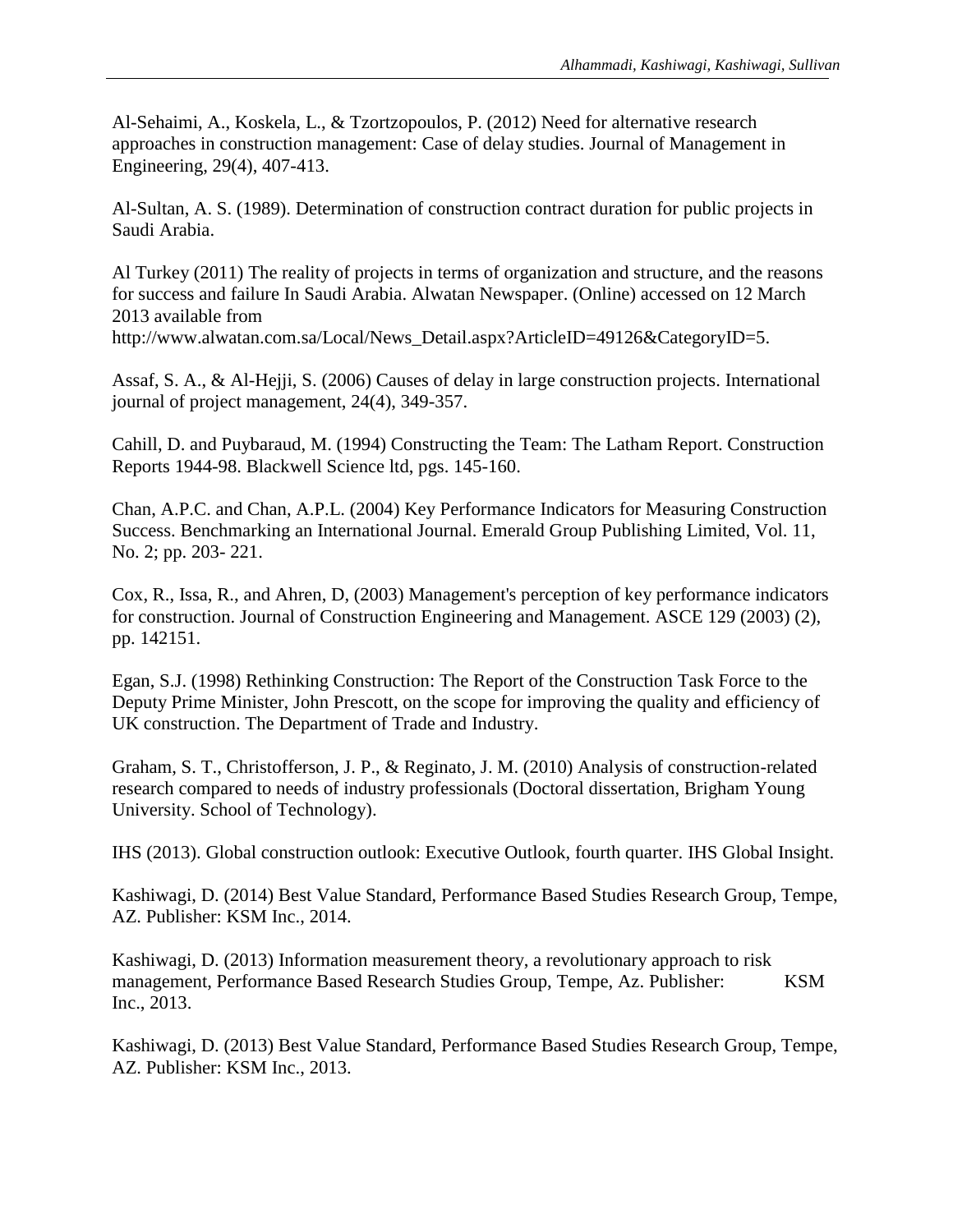Kashiwagi, D. (2011) Case Study: Best Value Procurement/Performance Information Procurement System Development, Journal for the Advancement of Performance Information and Value, Performance Based Studies Research Group & CIB W117, vol. 3, no. 1, pp. 12-45.

Kashiwagi, D. (2010) Best Value PIPS/PIRMS, Performance Based Studies Research Group, Kashiwagi Solution Model Inc., Mesa, AZ.

Kashiwagi, D., Badger, W., and Sullivan, K. (2006) Future Research Model of the New University. International Conference in the Built Environment in the 21st Century (ICIBE 2006), Kuala Lumpur, Malaysia, pp. 463 – 473, June 13-15.

Kashiwagi, D., Kashiwagi, J., Kashiwagi. A and Sullivan, K. (2012) The Research Model that Revolutionized the Dutch Construction Industry, Journal for the Advancement of Performance Information & Value, 4 (2).

Kashiwagi, D., J. Kashiwagi, et al. (2009) Industry Structure: Misunderstood by Industry and Researchers. 2nd Construction Industry Research Achievement International Conference, Kuala Lumpur, Malaysia, CD-Day.

Kashiwagi, D., Kashiwagi, J., & Child, G. (2014) Price Based Environment of Design and Engineering Services. Journal for the Advancement of Performance Information & Value, 6(1).

Kashiwagi, D. T., & MOOR, W. C. (1983) The Economic Feasibility of the Polyurethane Foam Roof System. Arizona State University, Tempe, AZ (December, 1983).

Kashiwagi, D. and Sullivan, K. and Badger, W. and Egbu, C. (2008) Business Approach to Construction Research. COBRA 2008 The construction and building research conference of the Royal Institution of Chartered Surveyors, Dublin Institute of Technology, London, UK, (September, 2008).

Khalid Huda, S. M., Farooqui, R. U. and Saqib, M. (2008) Finding ways for enhancing postgraduate level education in construction management in Pakistan. In First International Conference on Construction in Developing Countries: Advancing and Integrating Construction Education, Research and Practice, Karachi, Pakistan 4-5 August. 33-41.

Langdon, D. (2012) World Construction 2012. An AECOM Company. Najdeno, 30.

Ministry of Higher Education (2014) Spending on research and development (R&D) in Saudi Arabia 2013. Executive Summary.

NAS, N. (2009). Advancing the Competitiveness and Efficiency of the US Construction Industry. National Academy of Sciences, Washington, DC.

OPEC, (2015) OPEC Annual Statistical Bulletin 2015, URL: http://www.opec.org/opec\_web /static\_files\_project/media/downloads/publications/ASB2015.pdf.